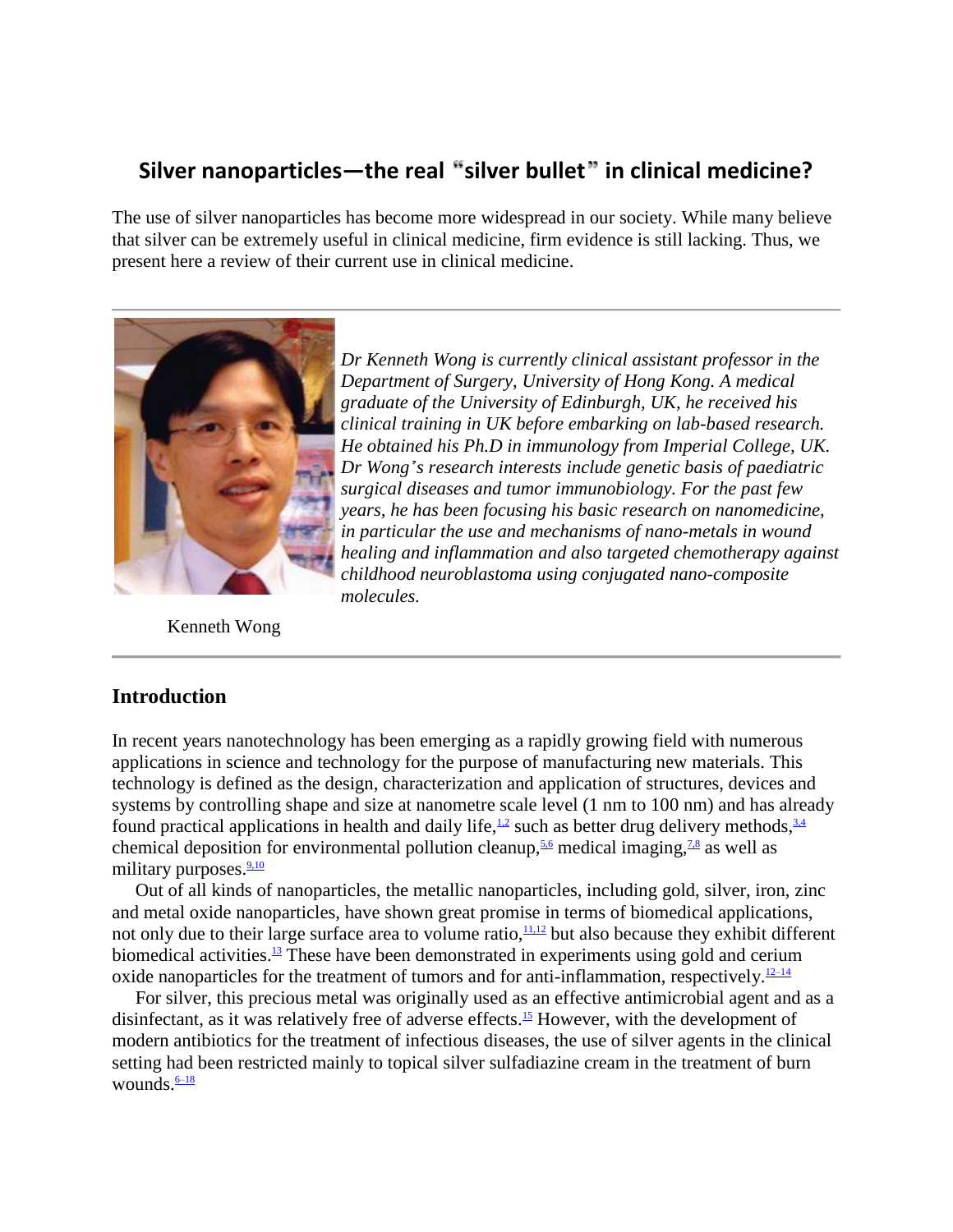From the 1990's, there has been a resurgence of the promotion of silver (as colloidal silver) as an alternative medicine treatment. It has been marketed with claims of it being an essential mineral supplement, or that it can treat various diseases.<sup>[19,20](http://www.rsc.org/delivery/_ArticleLinking/DisplayHTMLArticleforfree.cfm?JournalCode=MD&Year=2010&ManuscriptID=c0md00069h&Iss=Advance_Article#cit19)</sup> Although colloidal silver products are legally available as health supplements, it is illegal in the U.S. to make such claims of medical effectiveness for colloidal silver.

The commercial product referred to as "colloidal silver" includes solutions that contain various concentrations of ionic silver compounds, silver colloids or silver compounds bound to proteins. Unlike clinical drug production, the manufacturing of such products is not standardized and thus results in various concentrations and also particle sizes.

At present, there are no evidence-based medical uses for ingested colloidal silver. Indeed, the U.S. National Center for Complimentary and Alternative Medicine has issued an advisory indicating that the marketing claims made about colloidal silver are scientifically unsupported.<sup>[19](http://www.rsc.org/delivery/_ArticleLinking/DisplayHTMLArticleforfree.cfm?JournalCode=MD&Year=2010&ManuscriptID=c0md00069h&Iss=Advance_Article#cit19)</sup>

Despite this, interest in the clinical use of silver has been rekindled due to the availability of silver nanoparticles (AgNPs). The diameters of AgNPs are generally smaller than 100 nm and contain 20–15 000 silver atoms  $(Fig. 1)$ .<sup>[21](http://www.rsc.org/delivery/_ArticleLinking/DisplayHTMLArticleforfree.cfm?JournalCode=MD&Year=2010&ManuscriptID=c0md00069h&Iss=Advance_Article#cit21)</sup> In the case of exposing cells or tissue to AgNPs, the active surface of AgNPs would be significantly large compared to silver compounds, and thereby exhibiting remarkably unusual physicochemical properties and biological activities.<sup>[22](http://www.rsc.org/delivery/_ArticleLinking/DisplayHTMLArticleforfree.cfm?JournalCode=MD&Year=2010&ManuscriptID=c0md00069h&Iss=Advance_Article#cit22)</sup> Despite the fact that AgNPs have been increasingly applied in the biomedical or pharmacological fields, relatively little research has been done in clinical medicine. This review will discuss the current understanding of the biological actions of the silver nanoparticles. Furthermore, the various uses of silver nanoparticles in the field of clinical medicine will be described.



**Fig. 1** Transmission electron micrograph of silver nanoparticles (averaging 15 nm)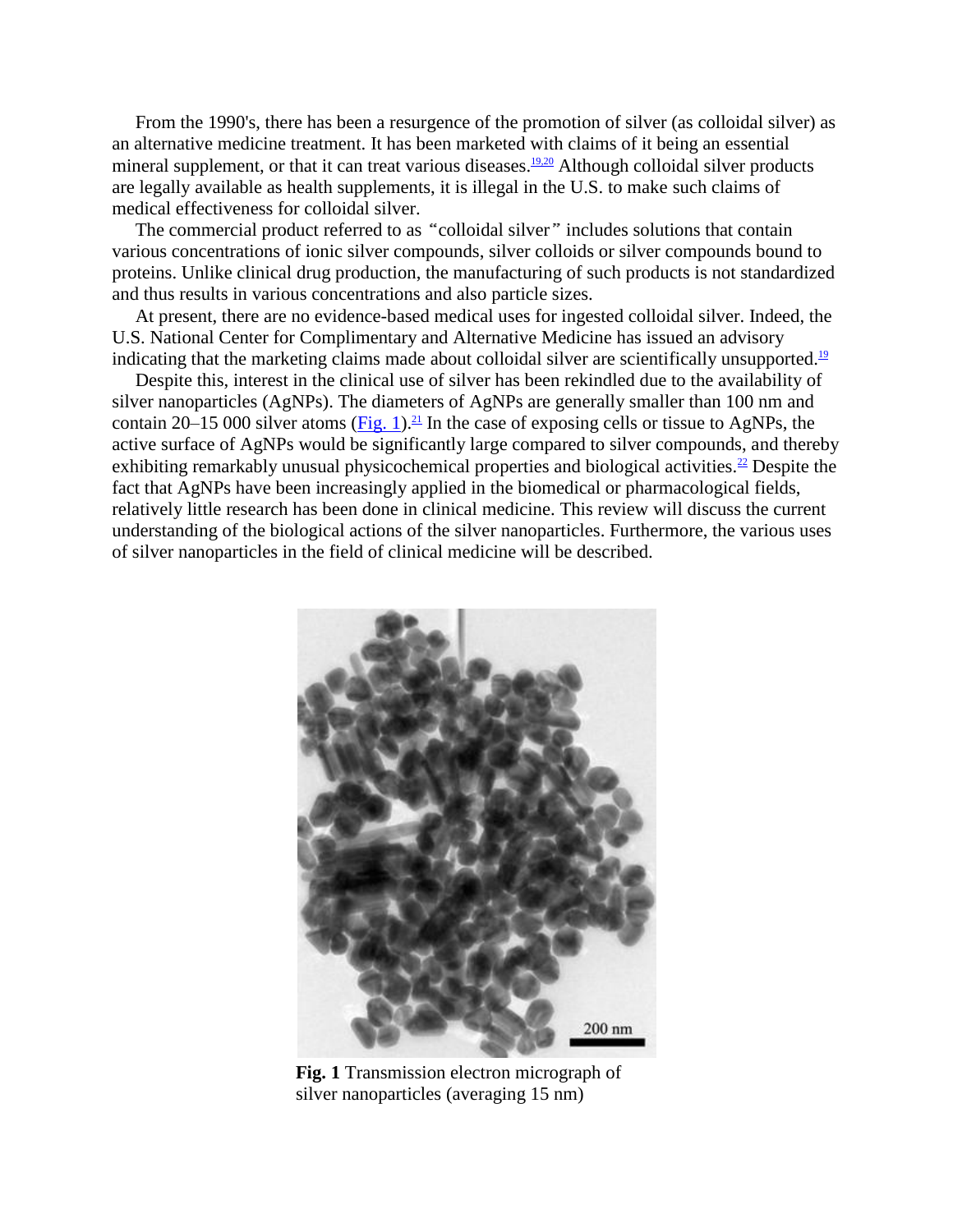produced by the reduction method.

#### **Synthesis of silver nanoparticles**

**a. Chemical and physical synthesis methods of AgNPs.** For biological use, the main aim of making AgNPs will be for them to be stable in solution, so that each silver nanoparticle can thoroughly be exposed to the cells in tissue and exert their maximal bio-effects. Since Turkevich *et al.* first reported their preparation of AgNPs based on the reduction of silver nitrate with citrate, similar updated methods have also been reported. $\frac{23-25}{2}$  Nowadays, AgNPs of different sizes and shapes can be made.

In addition to chemical synthesis of AgNPs, Yen *et al.* reported the production of AgNPs by physical manufacturing. First, silver bulk material was ground into the silver target materials. Then they were vaporized to the atomic level by an electrically gasified method under vacuum then further condensed in the presence of inert gas, and piled up to form AgNPs. The sizes of AgNPs could be effectively managed depending on the evaporation time and electric current used. The AgNPs were collected in a cold trap and centrifuged to obtain the final product.<sup>[22](http://www.rsc.org/delivery/_ArticleLinking/DisplayHTMLArticleforfree.cfm?JournalCode=MD&Year=2010&ManuscriptID=c0md00069h&Iss=Advance_Article#cit22)</sup>

**b. Biosynthesis of AgNPs from staphylococcus aureus and fungi.** Apart from chemical and physical methods, AgNPs can also be synthesized using a reduction of aqueous Ag ions with the culture supernatants of *Staphylococcus aureus*. [23,24](http://www.rsc.org/delivery/_ArticleLinking/DisplayHTMLArticleforfree.cfm?JournalCode=MD&Year=2010&ManuscriptID=c0md00069h&Iss=Advance_Article#cit23) The supernatant was added separately to the reaction vessel containing silver nitrate. The bioreduction of the silver ions in solution was monitored and the spectra measured in a UV-vis spectrophotometer at a resolution of 1 nm. Furthermore, Gajbhiye even reported the use of fungus *Alternaria alternata* to produce AgNPs.<sup>[25](http://www.rsc.org/delivery/_ArticleLinking/DisplayHTMLArticleforfree.cfm?JournalCode=MD&Year=2010&ManuscriptID=c0md00069h&Iss=Advance_Article#cit25)</sup> **Biological properties of silver nanoparticles** 

**a. Anti-bacterial properties of silver nanoparticles.** The utilization of silver as a disinfecting agent is not new, and silver compounds were shown to be effective against both aerobic and anaerobic bacteria by precipitating bacterial cellular proteins and by blocking the microbial respiratory chain system. $26-32$  Before the advent of silver nanoparticles, silver nitrate was an effective antibacterial agent used clinically. $33-39$  Afterwards, the use of silver agents decreased as antibiotics came into prominence during the last century. Nonetheless, the combination of silver and sulfonamide to form silver sulfadiazine, has remained useful in the treatment of burns, even to this day. $\frac{40-42}{2}$  Silver returned to prominence recently due to the emergence of antibiotic-resistant bacteria as a result of the overuse of antibiotics.<sup>[43,44](http://www.rsc.org/delivery/_ArticleLinking/DisplayHTMLArticleforfree.cfm?JournalCode=MD&Year=2010&ManuscriptID=c0md00069h&Iss=Advance_Article#cit43)</sup> With the advancement of nanotechnology, the interest in the use of the anti-bacterial efficiency of silver nanoparticles has been rekindled. Compared with silver compounds, the mechanism for the antimicrobial action of AgNPs may be similar, although neither is properly understood. However, because of the larger surface area to volume ratio, AgNPs may have much better efficiency.<sup>[21,45](http://www.rsc.org/delivery/_ArticleLinking/DisplayHTMLArticleforfree.cfm?JournalCode=MD&Year=2010&ManuscriptID=c0md00069h&Iss=Advance_Article#cit21)</sup> The possible mechanisms of action are:

1. Better contact with the microorganism—nanometer scale silver provides an extremely large surface area for contact with bacteria. The nanoparticles get attached to the cell membrane and also penetrate inside the bacteria; $\frac{44,46}{ }$  $\frac{44,46}{ }$  $\frac{44,46}{ }$ 

2. Bacterial membranes contain sulfur-containing proteins and AgNPs, like Ag<sup>+</sup>, can interact with them as well as with phosphorus-containing compounds like DNA, perhaps to inhibit the function: $\frac{47,48}{ }$  $\frac{47,48}{ }$  $\frac{47,48}{ }$ 

3. Silver (nanoparticles or  $Ag<sup>+</sup>$ ) can attack the respiratory chain in bacterial mitochondria and lead to cell death; $\frac{49}{2}$  $\frac{49}{2}$  $\frac{49}{2}$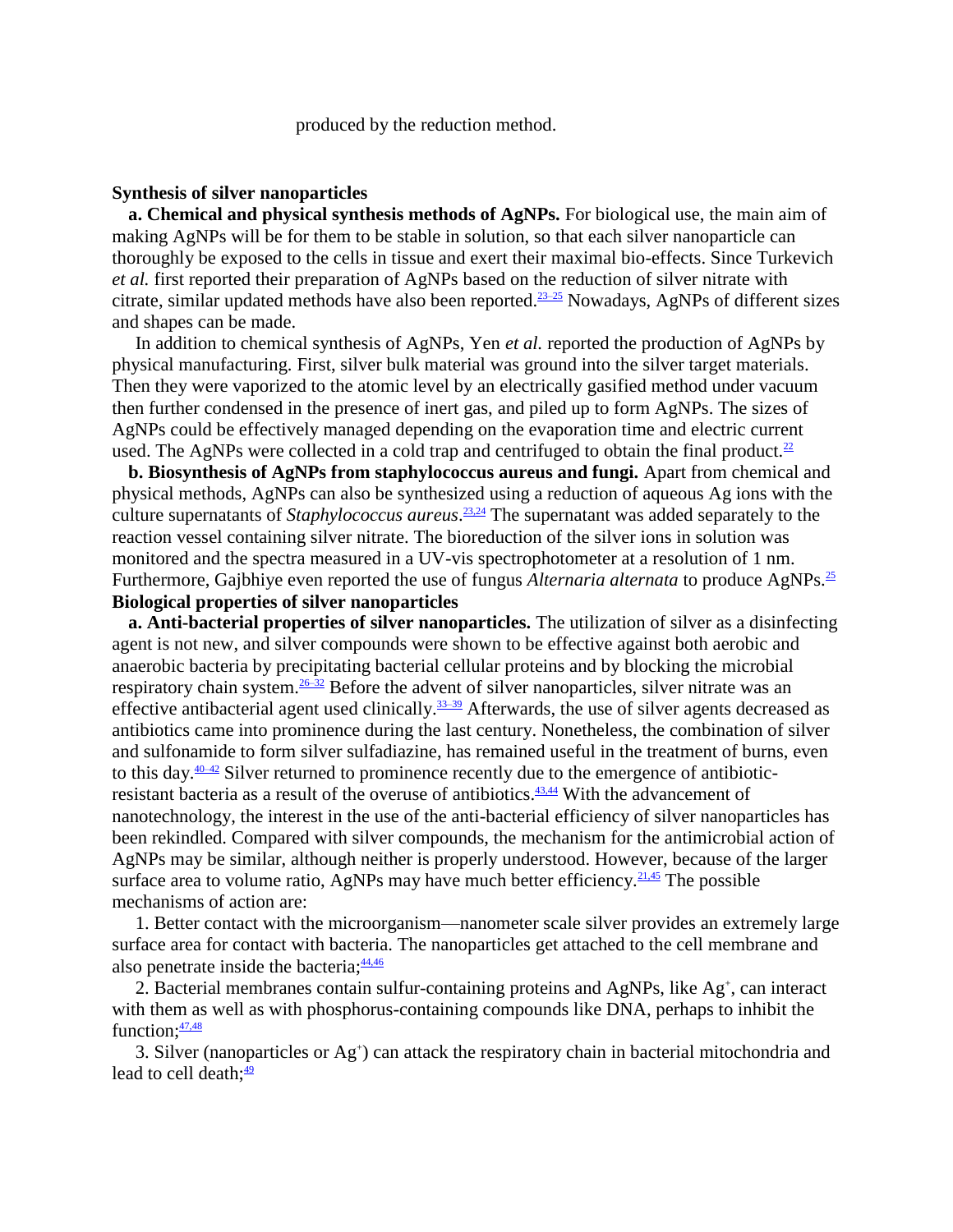4. AgNPs can have a sustained release of  $Ag<sup>+</sup>$  once inside the bacterial cells (in an environment with lower pH), which may create free radicals and induce oxidative stress, thus further enhancing their bactericidal activity [\(Fig. 2\)](http://www.rsc.org/delivery/_ArticleLinking/DisplayHTMLArticleforfree.cfm?JournalCode=MD&Year=2010&ManuscriptID=c0md00069h&Iss=Advance_Article#fig2). $\frac{50,51}{2}$  $\frac{50,51}{2}$  $\frac{50,51}{2}$  Furthermore, a recent study showed that yeast and *E. coli* were inhibited at a low concentration of AgNPs, study of mechanisms revealed that free radicals and oxidative stress were responsible for the antibacterial activities.<sup>[52](http://www.rsc.org/delivery/_ArticleLinking/DisplayHTMLArticleforfree.cfm?JournalCode=MD&Year=2010&ManuscriptID=c0md00069h&Iss=Advance_Article#cit52)</sup>



**Fig. 2** A schematic drawing showing the various mechanisms of antibacterial activities exerted by silver nanoparticles.

**b. Anti-inflammatory properties of silver nanoparticles.** Apart from being an excellent antibacterial agent, we were also able to show, in the burn wound model, as well as in a peritoneal adhesion model in mice, that AgNPs had anti-inflammatory properties. In the burn model, significantly lower levels of the pro-inflammatory cytokine IL-6 were found in animals treated with AgNPs using quantitative real-time RT-PCR. Conversely, mRNA levels of IL-10, an antiinflammatory cytokine, stayed higher in the AgNPs group in comparison with other silver compounds at all time points monitored during healing. $\frac{53,54}{2}$  $\frac{53,54}{2}$  $\frac{53,54}{2}$ 

Polymorphonuclear cells (PMNs) and fibroblasts produced IL-6, which has been recognized as an initiator of events in the physiological alterations of inflammation;<sup>[55](http://www.rsc.org/delivery/_ArticleLinking/DisplayHTMLArticleforfree.cfm?JournalCode=MD&Year=2010&ManuscriptID=c0md00069h&Iss=Advance_Article#cit55)</sup> decreased expression of IL-6 may result in fewer neutrophils and macrophages recruited to the wound and less cytokines being released in the wound with subsequently lower paracrine stimulation of cellular proliferation, fibroblast and keratinocyte migration, and extracellular matrix production.

IL-10 could inhibit the synthesis of pro-inflammatory cytokines,  $\frac{56,57}{2}$  $\frac{56,57}{2}$  $\frac{56,57}{2}$  and also inhibits leukocyte migration toward the site of inflammation, in part by inhibiting the synthesis of several chemokines, including monocyte chemoattractant protein-1 (MCP-1) and macrophage inflammatory protein-1  $\alpha$  (MIP-1  $\alpha$ ).<sup>[58](http://www.rsc.org/delivery/_ArticleLinking/DisplayHTMLArticleforfree.cfm?JournalCode=MD&Year=2010&ManuscriptID=c0md00069h&Iss=Advance_Article#cit58)</sup> The differences found in mRNA levels of various cytokines further confirmed that AgNPs can effectively modulate cytokine expression during suppressing inflammation.

Apart from our group, others have also demonstrated the anti-inflammatory effects of silver nanoparticles. Nadworny *et al.* explored the effect of AgNPs using a porcine model of contact dermatitis, while Bhol and Schechter utilized AgNPs in a rat model of ulcerative colitis.<sup>[59,60](http://www.rsc.org/delivery/_ArticleLinking/DisplayHTMLArticleforfree.cfm?JournalCode=MD&Year=2010&ManuscriptID=c0md00069h&Iss=Advance_Article#cit59)</sup> In both models, although the set of pro-inflammatory cytokines measured were different from ours  $(IL-1; TNF- $\alpha$ ), the findings did confirm that AgNPs had direct anti-inflammatory effects and$ improved the healing process significantly when compared with controls.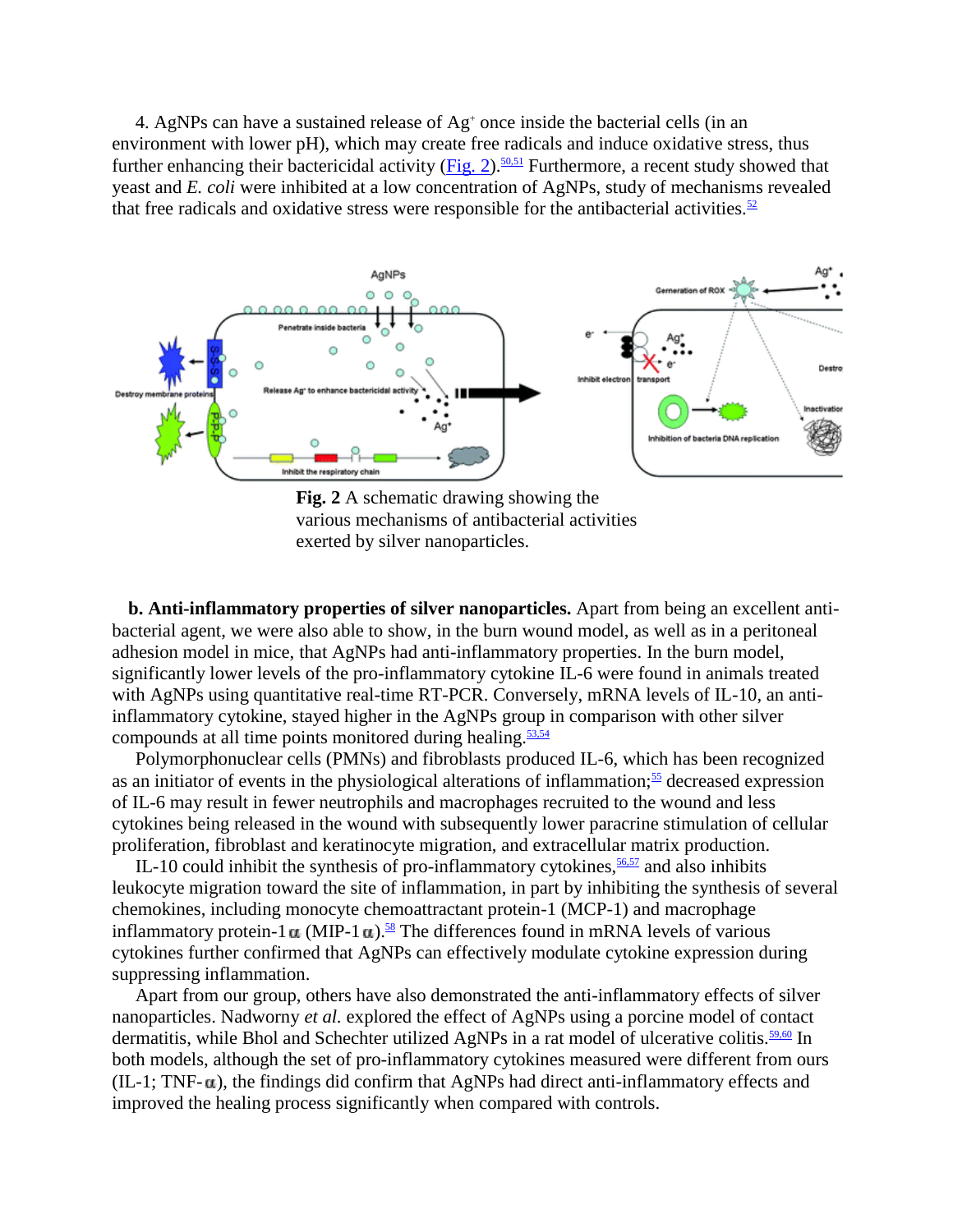Nonetheless, in a peritoneal adhesion model, we provided further evidence for, and contributed to the understanding of, anti-inflammation properties of AgNPs.<sup>[54](http://www.rsc.org/delivery/_ArticleLinking/DisplayHTMLArticleforfree.cfm?JournalCode=MD&Year=2010&ManuscriptID=c0md00069h&Iss=Advance_Article#cit54)</sup> Here, the mechanisms of the anti-inflammation effects were suggested to be through a reduction of IFNand TNF-  $\alpha$  *via* macrophages.

## **Applications of silver nanoparticles in medicine**

In the past, silver was used for a variety of clinical conditions including epilepsy, venereal infections, acnes and leg ulcers. Silver foil was applied to surgical wounds for improved healing and reduced post-operative infections, while silver and 'lunar caustic' (pencil containing silver nitrate mitigated with potassium nitrate) was used for wart removal and ulcer debridement.<sup>[61](http://www.rsc.org/delivery/_ArticleLinking/DisplayHTMLArticleforfree.cfm?JournalCode=MD&Year=2010&ManuscriptID=c0md00069h&Iss=Advance_Article#cit61)</sup> Although some centers still use these solutions, they have been shown to be very impractical to use on large wounds or for extended time periods due to instability. With nanotechnology, the availability of silver nanoparticles has enabled the use of pure silver to achieve a rapid growth in medical practice. Since the size, shape and composition of silver nanoparticles can have a significant effect on their efficacy, extensive research has gone into synthesizing and characterizing silver nanoparticles. The application of nanosilver can be broadly divided into diagnostic and therapeutic uses.

**a. Nanosilver in diagnosis and imaging.** Early diagnosis of any disease condition is vital to ensure that early treatment is started and perhaps resulting in a better chance of cure. For example, in patients undergoing general anesthesia for surgery, the risk of developing pulmonary complications will be lowered if any sub-clinical upper respiratory tract viral infections can be detected prior to surgery. Surface-enhanced Raman spectroscopy (SERS) has emerged as a powerful analytical tool that extends the possibilities of vibrational spectroscopy. SERS differs from standard Raman scattering in that the incoming laser beam interacts with the oscillations of plasmonic electrons in metallic nanostructures to enhance the vibrational spectra of molecules adsorbed to the surface. In a recent study, SERS was used to obtain the Raman spectra of the respiratory syncytial virus (RSV), using substrates composed of silver nanorods. It was shown in this study that the four virus strains tested were readily detected at very low detection limits.<sup>[62](http://www.rsc.org/delivery/_ArticleLinking/DisplayHTMLArticleforfree.cfm?JournalCode=MD&Year=2010&ManuscriptID=c0md00069h&Iss=Advance_Article#cit62)</sup>

In terms of detecting cancer, Au–Ag nanorods were used in a recent study as a nanoplatform for multivalent binding by multiple aptamers, so as to increase both the signal and binding strengths of the aptamers in cancer cell recognition. The molecular assembly of aptamers on the nanorods was shown to lead to a 26-fold higher affinity than the original aptamer probes.<sup>[63](http://www.rsc.org/delivery/_ArticleLinking/DisplayHTMLArticleforfree.cfm?JournalCode=MD&Year=2010&ManuscriptID=c0md00069h&Iss=Advance_Article#cit63)</sup> Thus, these nanorod–aptamer conjugates are highly promising for use in specific cell targeting, as well as having the detection and targeting ability needed for cell studies, disease diagnosis, and therapy.

**b. Nanosilver in therapeutics.** *(i) Wound dressing.* Wound healing is regarded as a complex and multiple-step process involving integration of activities of different tissues and cell lineages. $64$  Perhaps the most well documented and commonly used application of silver nanoparticles for this is in the use of wound dressings.<sup>[27,65](http://www.rsc.org/delivery/_ArticleLinking/DisplayHTMLArticleforfree.cfm?JournalCode=MD&Year=2010&ManuscriptID=c0md00069h&Iss=Advance_Article#cit27)</sup> In this regard, Acticoat<sup>®</sup>, which is the first commercial dressing made up of two layers of polyamide ester membranes covered with nanocrystalline silver ions, has been studied extensively. Acticoat® has been shown to have the lowest MIC and MBC values, and the fastest Kill kinetics against the five bacteria tested in *in vitro* studies.<sup>[66,67](http://www.rsc.org/delivery/_ArticleLinking/DisplayHTMLArticleforfree.cfm?JournalCode=MD&Year=2010&ManuscriptID=c0md00069h&Iss=Advance_Article#cit66)</sup> Further, the sustained release of silver particles should minimize the likelihood of bacteria developing resistance to silver. In a randomized prospective clinical study involving 30 patients with each group of patients having comparable burn wound size, depth and location, the wounds were either treated with silver nanoparticles dressing or a gauze soaked in 0.5%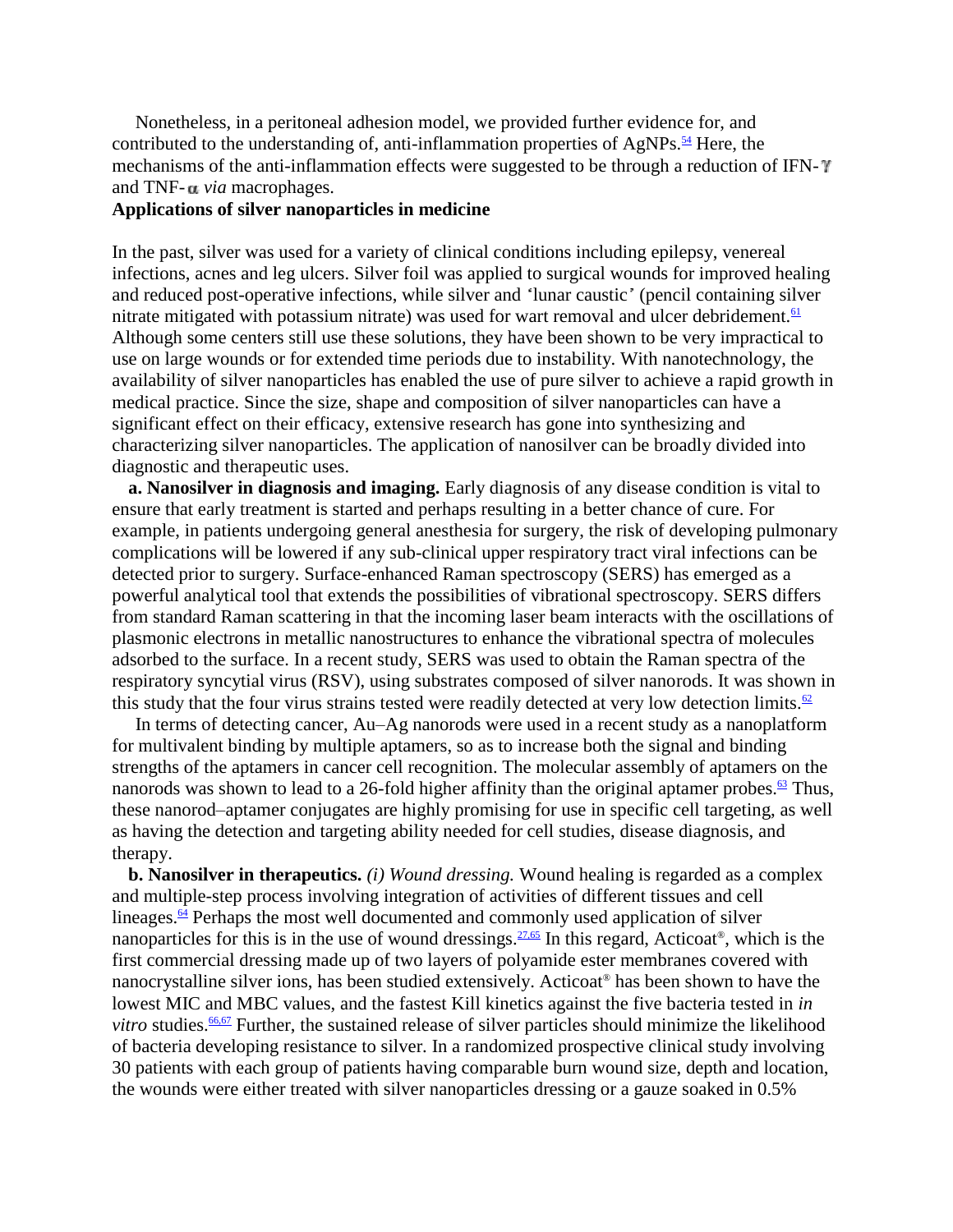silver nitrate solution. The frequency of burn wound sepsis, as well as secondary bacteraemia, were found to be less in patients treated with silver nanoparticles than in those treated with the control.<sup>[68](http://www.rsc.org/delivery/_ArticleLinking/DisplayHTMLArticleforfree.cfm?JournalCode=MD&Year=2010&ManuscriptID=c0md00069h&Iss=Advance_Article#cit68)</sup> As well as burn wounds, there is now increasing evidence for the use of silver nanoparticles in the treatment of chronic wounds, such as leg ulcers, diabetic foot ulcers and pressure ulcers. Sibbald *et al.* conducted a prospective study to evaluate the use of silver nanoparticles dressing on a variety of chronic non-healing wounds. The study concluded that silver nanoparticles dressing has a beneficial effect of protecting the wound site from bacterial contamination.<sup>[69](http://www.rsc.org/delivery/_ArticleLinking/DisplayHTMLArticleforfree.cfm?JournalCode=MD&Year=2010&ManuscriptID=c0md00069h&Iss=Advance_Article#cit69)</sup> Compared with other silver compounds, AgNPs seem also to promote healing and achieve better cosmetics after healing.

The biological effects of AgNPs on wound healing appear to be manifols. When we performed experiments using an excisional wound model, we were able to show that AgNPs could exert differential effects on keratinocytes and fibroblasts during healing.<sup>[70](http://www.rsc.org/delivery/_ArticleLinking/DisplayHTMLArticleforfree.cfm?JournalCode=MD&Year=2010&ManuscriptID=c0md00069h&Iss=Advance_Article#cit70)</sup> AgNPs, on the one hand, could promote wound healing through facilitating the proliferation and migration of keratinocyte, on the other hand, they could reduce the formation of collagen by fibroblasts by driving their differentiation into myofibroblasts.

In addition to this significant finding, AgNPs were also shown to facilitate wound healing through modulation of various cytokines. Using a contaminated wound model in pigs, Wright *et al.* found accelerated healing was characterized by rapid development of well vascularized granulation tissue that supported the tissue grafting after injury; furthermore, the promoted healing was associated with reduced local matric metalloproteinase (MMP) levels and enhanced cellular apoptosis.<sup>[71](http://www.rsc.org/delivery/_ArticleLinking/DisplayHTMLArticleforfree.cfm?JournalCode=MD&Year=2010&ManuscriptID=c0md00069h&Iss=Advance_Article#cit71)</sup> This finding was supported in other studies.<sup>[53,72](http://www.rsc.org/delivery/_ArticleLinking/DisplayHTMLArticleforfree.cfm?JournalCode=MD&Year=2010&ManuscriptID=c0md00069h&Iss=Advance_Article#cit53)</sup> Taken together, the use of silver nanoparticles in the aspects of wound healing appears to hold the greatest promise.

## *(ii) Silver-impregnated catheters.*

*Central venous catheters.* Central venous catheters (CVC) are widely used in hospital practice, with around 5 million being inserted in the United States alone each year.<sup> $\frac{73}{12}$  $\frac{73}{12}$  $\frac{73}{12}$ </sup> However, the widespread use of CVCs is associated with potential infective complications, with the incidence of catheter-related bloodstream infection estimated at around 80 000 cases annually. $\frac{74.75}{ }$ 

Previous studies have suggested that impregnation of catheters with antibiotics could decrease the rates of colonization of catheters.<sup>[76–78](http://www.rsc.org/delivery/_ArticleLinking/DisplayHTMLArticleforfree.cfm?JournalCode=MD&Year=2010&ManuscriptID=c0md00069h&Iss=Advance_Article#cit76)</sup> Nonetheless, there is a risk that the increasing use of antibiotic-impregnated catheters could lead to eventual bacterial resistance. A new generation of silver-impregnated catheters based on the use of an inorganic silver powder, on which silver ions are bonded with an inert ceramic zeolite, has become available for clinical use. In a recent study comparing these silver-impregnated catheters with standard catheters in terms of incidence of catheter-related blood stream infections, it was shown that overall colonization rate was significantly lower in the silver-impregnated CVC tips. In addition, tip colonization by coagulase-negative staphylococci in the silver-impregnated CVC was lower.<sup>[79](http://www.rsc.org/delivery/_ArticleLinking/DisplayHTMLArticleforfree.cfm?JournalCode=MD&Year=2010&ManuscriptID=c0md00069h&Iss=Advance_Article#cit79)</sup> It would therefore appear that silver-impregnated catheters are destined for increasing use.

*Vascular prosthesis.* For vascular surgeons, much research in vascular surgery has focused on the development of infection-resistant prosthetic grafts over the years. Recently, the use of the InterGard Silver® bifurcated polyester graft coated with collagen and silver has been shown in a multi-centre study to achieve excellent patency rates over a long-term period with a low rate of graft infection.<sup>[80](http://www.rsc.org/delivery/_ArticleLinking/DisplayHTMLArticleforfree.cfm?JournalCode=MD&Year=2010&ManuscriptID=c0md00069h&Iss=Advance_Article#cit80)</sup> Nonetheless, a randomized trial is still needed to validate this early promising result.

*Ventricular drainage catheters.* Insertion of temporary external ventricular drainage (EVD) is a commonly used procedure in intensive care patients for the management of acute occlusive hydrocephalus. However, an important complication of external cerebrospinal fluid (CSF)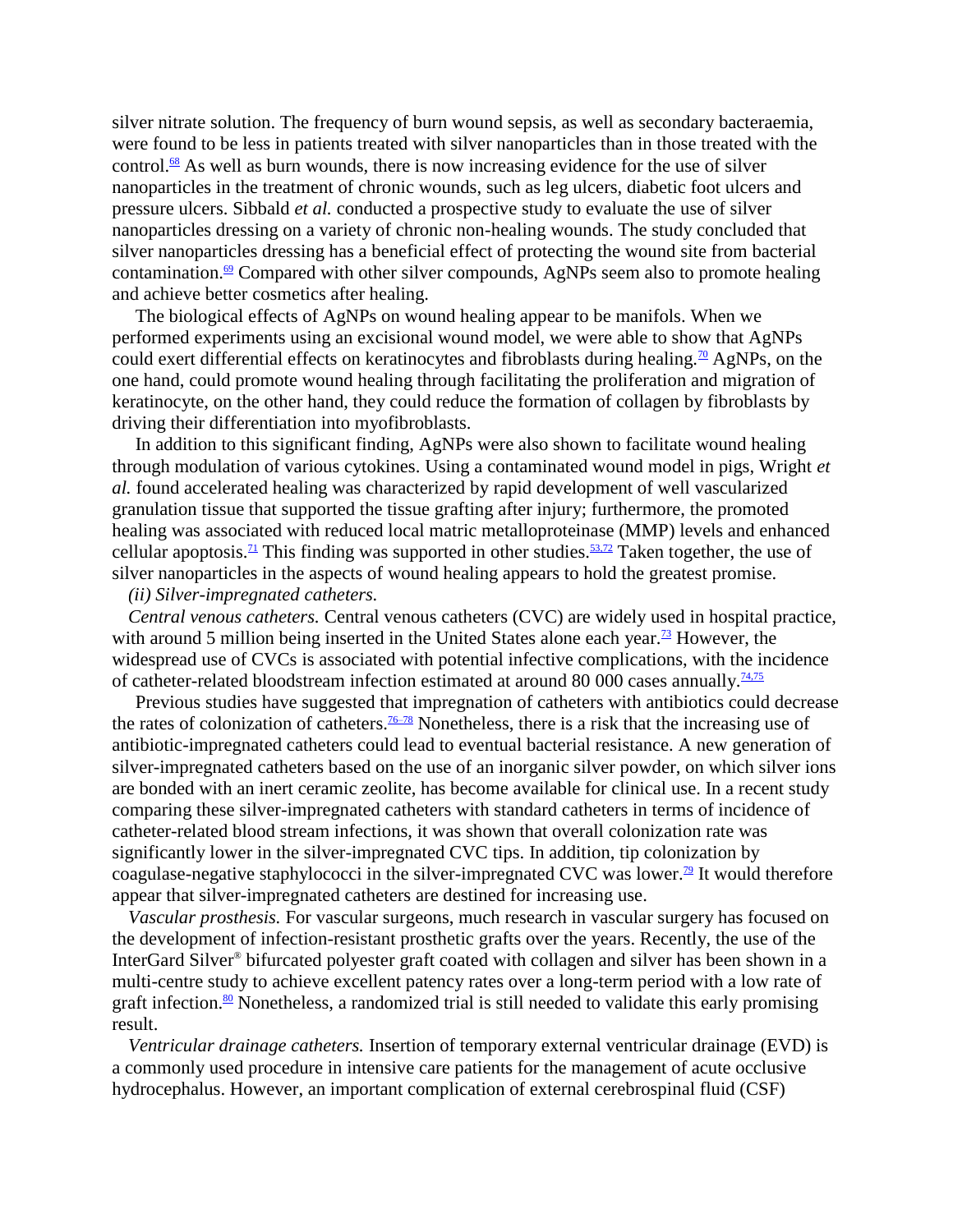drainage is bacterial colonization of the catheter, resulting in ventriculomeningitis and encephalitis. The availability of silver-impregnated ventricular catheters since 2004 resulted in a pilot study addressing their clinical efficacy in neurological and neurosurgical patients requiring external CSF drainage. The authors found that CSF cultures performed at least three times a week yielded 25% more positive cultures in the control group compared to 0% in the treatment group using silver catheters. Furthermore, aseptic meningitis due to inflammation was not seen in patients with the silver-impregnated biomedical material. $\frac{81}{2}$  $\frac{81}{2}$  $\frac{81}{2}$ 

*(iii) Silver in orthopaedics.* Artificial joint replacements have become the gold standard treatment for many arthritic diseases. Like all biomaterials, bone cement based on polymethylmetacrylate (PMMA) has an elevated risk of infection when implanted into the human body. $82$  Indeed, an increasing number of joint infections with multi-resistant bacteria mean that an adequate prophylaxis against these organisms is necessary. Recent studies have been carried out to evaluate bone cement loaded with nanosilver.<sup>[83](http://www.rsc.org/delivery/_ArticleLinking/DisplayHTMLArticleforfree.cfm?JournalCode=MD&Year=2010&ManuscriptID=c0md00069h&Iss=Advance_Article#cit83)</sup> Here, nanosilver-loaded bone cement could be shown to have high antibacterial activity against all tested strains including methicillin-resistant *Staphylococcus aureus* (MRSA). Furthermore, the nanoparticles did not seem to have cytotoxicity to osteoblasts grown *in vitro*.

As well as bone cement, the use of silver nanoparticles has been studied in artificial joints. For many years, ultra high molecular weight polyethylene (UHMWPE) has been the material of choice for fabrication of bearing inserts for joint replacement components. A major problem with the longevity of UHMWPE is wear and concomitant debris generation, which can activate macrophages, with subsequent inflammation, and eventual failure of the artificial joints. In one study, incorporation of silver nanoparticles was demonstrated to lead to both physical and chemical stabilization of the polymer surface layer toward friction oxidation and degradation. $\frac{84}{3}$  $\frac{84}{3}$  $\frac{84}{3}$ This procedure was further shown to significantly decrease the process of polymer/metal tribochemical debris formation and at the same time enhances UHMWPE biocompatibility and antimicrobial activity.

Taken together, it would appear that silver nanoparticles could play a significant role in the next generation of biomaterials in orthopaedics.

*(iv) Surgical mesh.* For general surgery, surgical implants are often unavoidable. Surgical meshes are commonly used for bridging large wounds, as well as acting as reinforcements to tissue repair. However, being foreign material, they do carry a risk of infection. Indeed, it has been estimated that one million nocosomial infections are seen each year in patients with implanted prosthetic materials.<sup>[85](http://www.rsc.org/delivery/_ArticleLinking/DisplayHTMLArticleforfree.cfm?JournalCode=MD&Year=2010&ManuscriptID=c0md00069h&Iss=Advance_Article#cit85)</sup> The use of silver nanoparticles polypropylene mesh has been studied recently. Similar to other studies using silver nanoparticles, the results showed that silver nanoparticles polypropylene mesh had significant bactericidal efficacy against *S. aureus*. Furthermore, it was shown that silver nanoparticles could continue to diffuse off the mesh and had sustained activity.<sup>[86](http://www.rsc.org/delivery/_ArticleLinking/DisplayHTMLArticleforfree.cfm?JournalCode=MD&Year=2010&ManuscriptID=c0md00069h&Iss=Advance_Article#cit86)</sup> These results clearly warrant further *in vivo* studies to determine whether silver nanoparticles-coated polypropylene mesh can decrease the prosthetic infection rate and the host inflammatory response in the clinical setting.

#### **Are silver nanoparticles harmful?**

With the use of silver nanoparticles in medical appliances, exposure to silver in the body is therefore inevitable and increasing. In order to gain further widespread use in clinical medicine, the issue of the potential toxicity of AgNPs needs to be fully evaluated.

Although silver is believed traditionally to be relatively non-toxic to mammalian cells, from previous evidence taken from workers in the silver industry, it is not known if this is still the case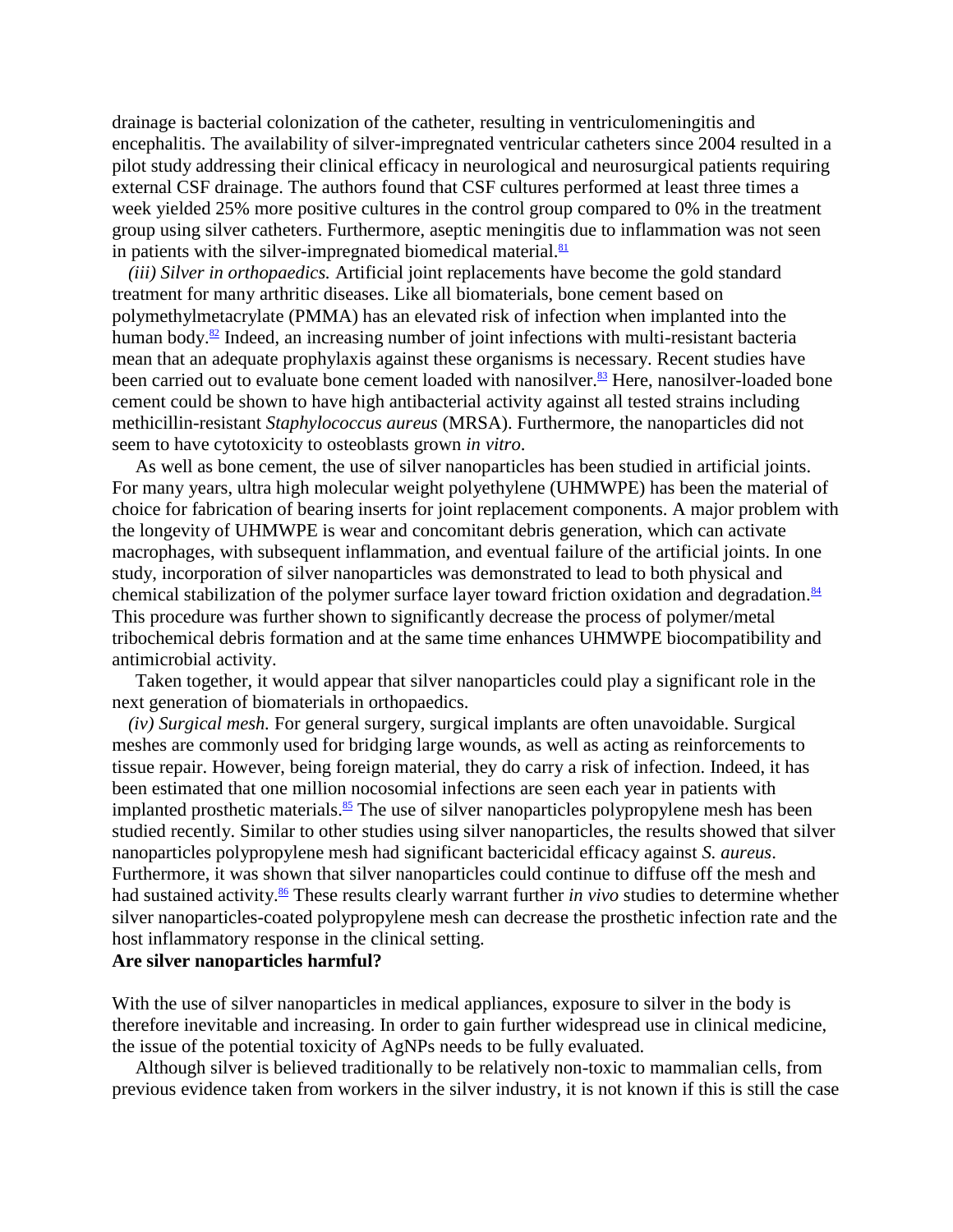for silver nanoparticles. This is of particular concern because, due to the small size, silver nanoparticles can gain increasing access to tissues, cells and biological molecules within the human body.

In this regard, many *in vitro* studies have been performed. Hsin *et al.* provided evidence for molecular mechanism of AgNPs-induced cytotoxicity, showing that AgNPs acted through ROS and JNK to induce apoptosis *via* the mitochondrial pathway in NIH3T3 fibroblast cells.<sup>[87](http://www.rsc.org/delivery/_ArticleLinking/DisplayHTMLArticleforfree.cfm?JournalCode=MD&Year=2010&ManuscriptID=c0md00069h&Iss=Advance_Article#cit87)</sup> Park *et al.* reported cytotoxicity using AgNPs prepared by dispersing them in fetal bovine serum, as a biocompatible material, on the cultured RAW264.7 macrophage cell line, which induced cellular apoptosis.<sup>[88](http://www.rsc.org/delivery/_ArticleLinking/DisplayHTMLArticleforfree.cfm?JournalCode=MD&Year=2010&ManuscriptID=c0md00069h&Iss=Advance_Article#cit88)</sup> Furthermore, AgNPs decreased intracellular glutathione level, increased NO secretion, increased  $TNF-\alpha$  in protein and gene levels, and increased the gene expression of matrix metalloproteinases, such as MMP-3, MMP-11, and MMP-19. Kim *et al.* demonstrated cytotoxicity induced by AgNPs in human hepatoma HepG2 cells and indicated that AgNPs agglomerated in the cytoplasm and nuclei of treated cells, and induced intracellular oxidative stress and was independent of the toxicity of Ag<sup>+</sup> ions.<sup>[89](http://www.rsc.org/delivery/_ArticleLinking/DisplayHTMLArticleforfree.cfm?JournalCode=MD&Year=2010&ManuscriptID=c0md00069h&Iss=Advance_Article#cit89)</sup> On a similar note, Kawata *et al.* showed an upregulation of DNA repair-associated genes in hepatoma cells cultured with low dose silver nanoparticles, suggesting possible DNA damaging effects.<sup>[90](http://www.rsc.org/delivery/_ArticleLinking/DisplayHTMLArticleforfree.cfm?JournalCode=MD&Year=2010&ManuscriptID=c0md00069h&Iss=Advance_Article#cit90)</sup> In HeLa cells, Miura and Shinohara reported that the expressions of ho-1 and mt-2A, well-known oxidative stress-related genes, were upregulated by AgNPs treatment, showing that AgNPs had the potential for cytotoxicity in the case of exposure at high concentrations. $\frac{91}{91}$  $\frac{91}{91}$  $\frac{91}{91}$ 

Despite the findings in these *in vitro* studies, the overall significance in the *in vivo* setting, and also the applicability to humans remain unknown. In the clinic, silver nanoparticle-based wound dressings are perhaps the most universally used. Since nanosilver wound dressings are applied to wounded skin where the strict barrier is broken, it is thus expected that the entry of the nanoparticles into the body would be easier. This, along with the observation that particles in the skin can be phagocytosed by macrophages and Langerhans cells, might theoretically lead to perturbations of the immune system. At the same time, nanoparticles entering capillaries could become circulatory and would soon encounter the liver and expose the liver to a high dose of silver nanoparticles. Nonetheless, systemic toxicity of ingested silver nanoparticles is scarcely seen. Supporting this, when we injected silver nanoparticles into experimental mice intravenously, we did not observe any overt systemic effects, despite the silver nanoparticles solution used being at a relatively high concentration of 100 mM (unpublished data). At the local level, although others showed that when cultured keratinocytes were exposed to extracts of silver-containing dressings, their proliferation was significantly inhibited, we did not observe any increase in cell death or inhibition of cell growth in our experiments using keratinocytes and fibroblasts.<sup>[70,92,93](http://www.rsc.org/delivery/_ArticleLinking/DisplayHTMLArticleforfree.cfm?JournalCode=MD&Year=2010&ManuscriptID=c0md00069h&Iss=Advance_Article#cit70)</sup> In contrast, we found that silver nanoparticles increased the growth rate of keratinocytes. The differences between our data and others' might be attributable to the difference in laboratory conditions and techniques employed. The concentration of silver used in experiments might also be an important factor.

Nonetheless, the issue of "argyria", the deposition of silver metal causing discoloration of the tissues, is another concern with chronic ingestion or inhalation of silver preparations. Although argyria is not a life-threatening condition, it is, however, cosmetically undesirable.<sup>[94](http://www.rsc.org/delivery/_ArticleLinking/DisplayHTMLArticleforfree.cfm?JournalCode=MD&Year=2010&ManuscriptID=c0md00069h&Iss=Advance_Article#cit94)</sup> In wound care, Wang *et al.* reported that if silver dressing was topically applied to the porcine deep dermal partial thickness model, a larger amount of silver would deposit in cutaneous scar tissue (136  $\mu$ g g<sup>-1</sup>) than normal skin (less than 0.747  $\mu$ g g<sup>-1</sup>). The wound would have a slate-gray appearance.<sup>[95](http://www.rsc.org/delivery/_ArticleLinking/DisplayHTMLArticleforfree.cfm?JournalCode=MD&Year=2010&ManuscriptID=c0md00069h&Iss=Advance_Article#cit95)</sup> Contrary to this finding, Jaya *et al.* reported that when compared with conventional silver agents, AgNPs were a safer alternative because of their sustained release dose regime. $\frac{96}{5}$  $\frac{96}{5}$  $\frac{96}{5}$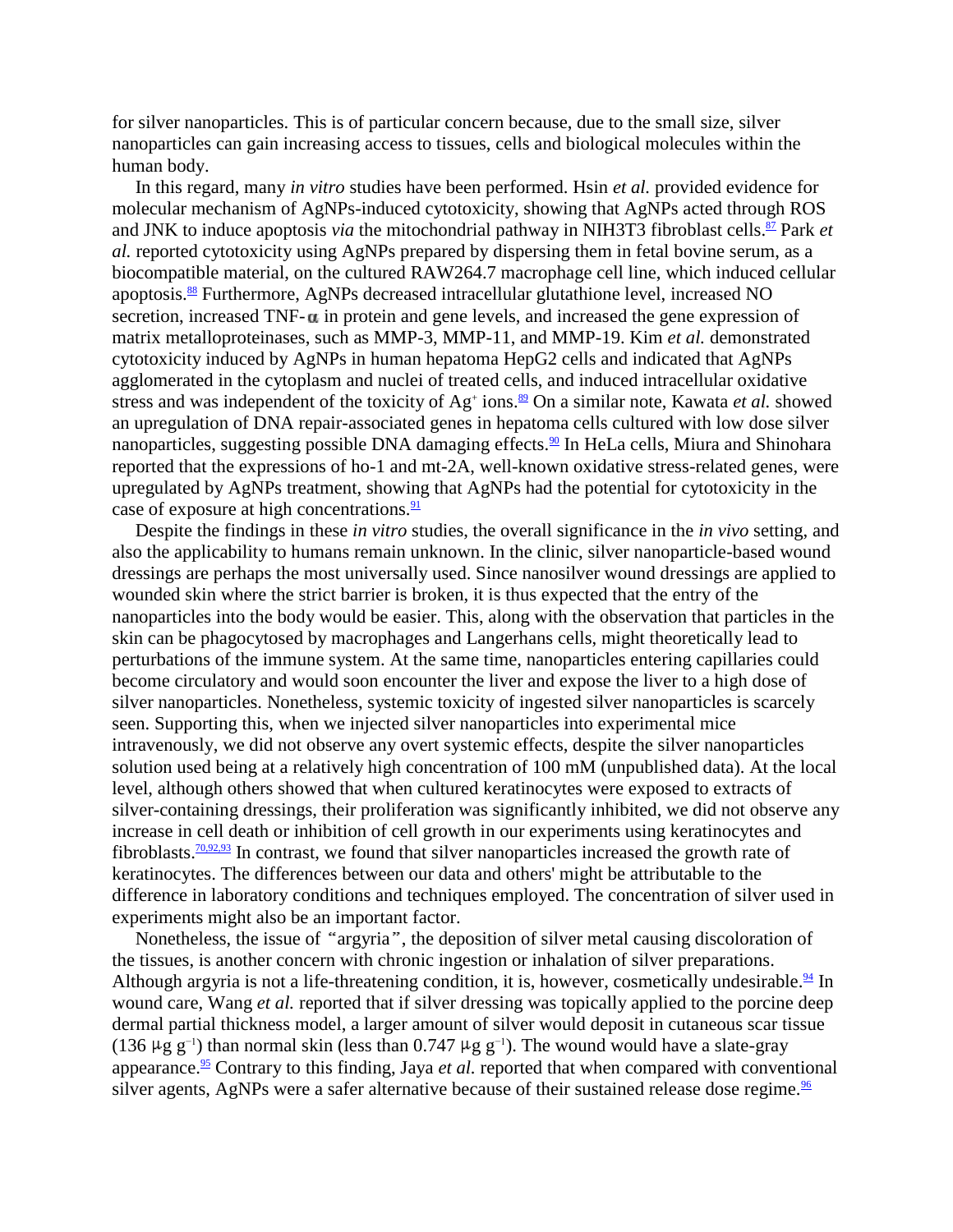Taking into account the existence of silver nanoparticle-impregnated catheters for clinical use, hemo-compatibility is another safety concern. Previous reports suggested that nanoparticles present in blood were associated with thrombosis and activation of immunological reactions. Studies have provided evidence that exposure to ambient ultrafine particles elicits inflammatory responses in vascular endothelial cells and blood cells.<sup>[97,98](http://www.rsc.org/delivery/_ArticleLinking/DisplayHTMLArticleforfree.cfm?JournalCode=MD&Year=2010&ManuscriptID=c0md00069h&Iss=Advance_Article#cit97)</sup> For silver, a recent study revealed that silver nanoparticles could greatly enhance the electron-transfer reactivity of myoglobin. $99$ Further, the recent identification of the cytotoxicity of silver nanoparticles towards the spermatogonial stem cell line has aroused great concern over the biosafety of nanomaterials.<sup>[100](http://www.rsc.org/delivery/_ArticleLinking/DisplayHTMLArticleforfree.cfm?JournalCode=MD&Year=2010&ManuscriptID=c0md00069h&Iss=Advance_Article#cit100)</sup> As discussed previously, the liver appears to be an eventual accumulation site of circulatory silver nanoparticles. Similar patterns of cytotoxicity of silver nanoparticles (decrease of mitochondria function, LDH leakage and abnormal cell morphologies) were observed in *in vitro* studies. Nonetheless, during our other experiments using silver nanoparticles, we routinely harvested organs (liver, spleen, lung, heart and kidney) and analyzed the silver content using inductively coupled plasma mass spectroscopy (ICP-MS) after trypsin digestion. Thus far, in experiments using therapeutic doses of silver nanoparticles, only very low levels of silver (below 0.5  $\mu$ g g<sup>-1</sup> of organ) could be detected in the organs of the mice, suggesting that nanosilver was safe at these low concentrations. Indeed, in clinical situations, wound exudation and systemic proteins might also contribute towards silver nanoparticles *in vivo* safety, as the high protein content probably neutralises nanosilver's tissue toxicity. Taken together, it may be fair to say that silver nanoparticles would be safe to use clinically at low doses.

#### **Future therapeutic directions**

**a. Anti-inflammatory agent.** The potential anti-inflammatory action of silver nanoparticles has been suggested in various studies described previously. On the other hand, inflammation has been noted to play a significant part in the formation of post-operative adhesions. In animal models, we showed that intra-peritoneal injection of silver nanoparticles significantly reduced the degree of post-operative fibrous adhesions. The anti-inflammatory effects have also been substantiated in other inflammatory disease models by others. Taken together, it would suggest that silver nanoparticles can indeed reduce inflammation and its use in other inflammatory conditions is eagerly anticipated.

**b. Antiviral drug.** The antiviral properties of metal nanoparticles are of significant medicinal interest. With finding a cure for human immunodeficiency virus (HIV) in mind, the post-infected anti-HIV-1 activities of silver nanoparticles toward Hut/CCR5 cells were evaluated in one study.<sup>[101](http://www.rsc.org/delivery/_ArticleLinking/DisplayHTMLArticleforfree.cfm?JournalCode=MD&Year=2010&ManuscriptID=c0md00069h&Iss=Advance_Article#cit101)</sup> Here, silver nanoparticles were shown to have dose-dependent anti-retrovirus activities and exhibited high potency in inhibiting HIV-1 replication. Further, these nanoparticles did not show acute cytotoxicity to either the Hut/CCR5 cells or to normal peripheral blood mononuclear cells. It remains to be seen whether silver nanoparticles have activities against other types of viruses.

**c. Anti-platelet agent.** Thrombotic disorders have remained a significant problem in clinical medicine. Results thus far have shown that anticoagulant and thrombolytic therapy may sometimes lead to serious bleeding complications.<sup>[102](http://www.rsc.org/delivery/_ArticleLinking/DisplayHTMLArticleforfree.cfm?JournalCode=MD&Year=2010&ManuscriptID=c0md00069h&Iss=Advance_Article#cit102)</sup> As platelets play a central role in thrombotic disorders, the focus has now shifted to regulating and maintaining these cells in an inactive state. Recently, Shrivastava *et al.* demonstrated that AgNPs could effectively inhibit integrin-mediated platelet functional responses like aggregation, secretion, adhesion to immobilized fibrinogen or collagen and retraction of fibrin clot in a dose-dependent manner.<sup>[103](http://www.rsc.org/delivery/_ArticleLinking/DisplayHTMLArticleforfree.cfm?JournalCode=MD&Year=2010&ManuscriptID=c0md00069h&Iss=Advance_Article#cit103)</sup> Further, *in vivo* studies using mouse models also supported the anti-platelet properties of silver nanoparticles. The results,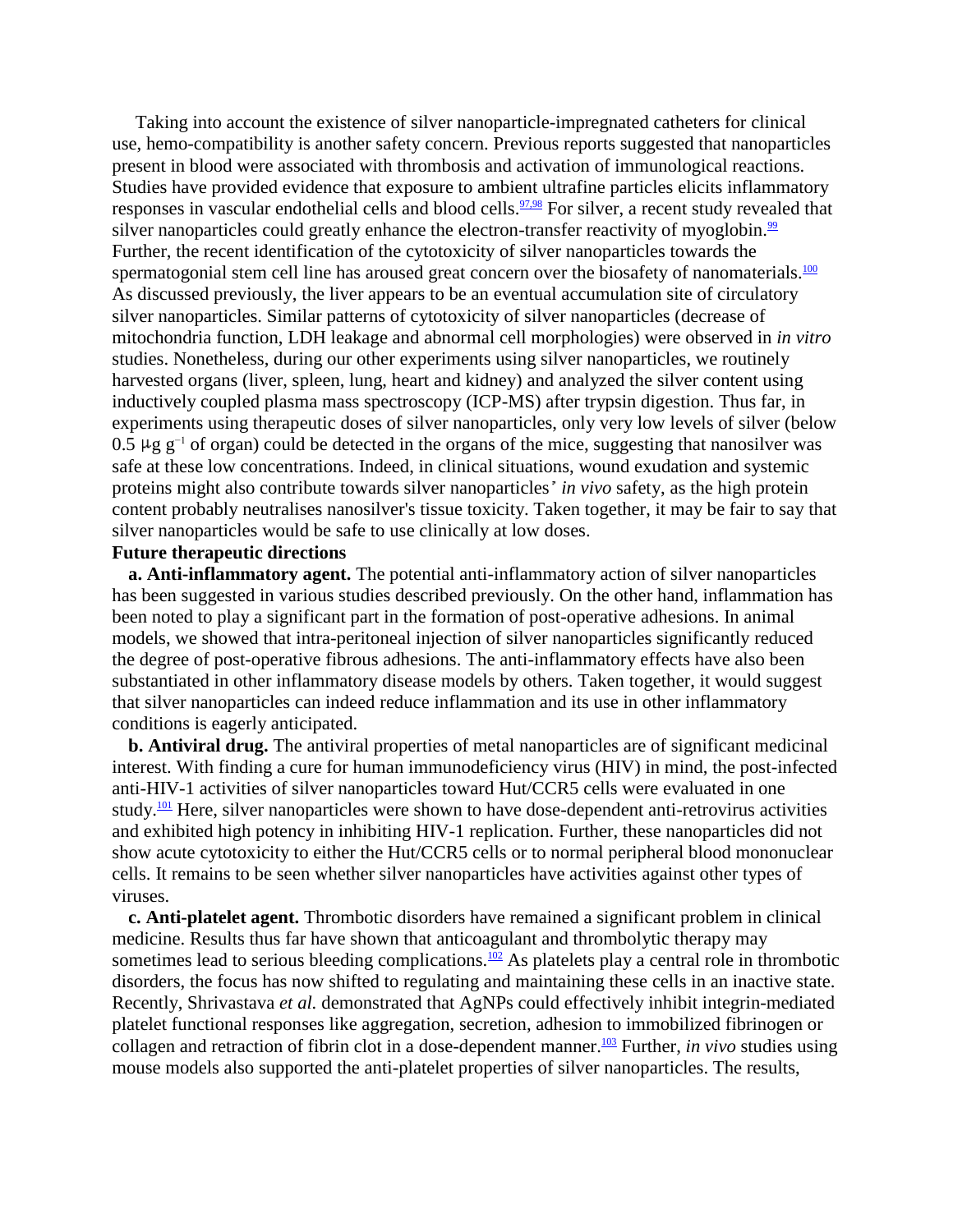significant inhibition of platelet functions with a relatively low dose of AgNPs, combined with the lack of cell lysis, raise the hope for its use as an anti-platelet therapeutic agent. **Future application of silver nanoparticles—effects on stem cells?** 

The epidermal stem cells, which reside in the dermal layer in the skin, play the most important roles for repairing the epidermis, regenerating hair and maintaining tissue homeostasis after injury. Stem cells have the remarkable capacity to both self-perpetuate and also give rise to the differentiating cells that constitute one or more tissues.<sup>[104](http://www.rsc.org/delivery/_ArticleLinking/DisplayHTMLArticleforfree.cfm?JournalCode=MD&Year=2010&ManuscriptID=c0md00069h&Iss=Advance_Article#cit104)</sup> In recent years, many scientists have been exploring mysteries underlying their remarkable capacity to perform these feats.<sup>[105–111](http://www.rsc.org/delivery/_ArticleLinking/DisplayHTMLArticleforfree.cfm?JournalCode=MD&Year=2010&ManuscriptID=c0md00069h&Iss=Advance_Article#cit105)</sup> In our ongoing study, we have also found proliferation of epidermal stem cells in skin promoted by silver nanoparticles at low concentrations (unpublished data). We are exploring the exact mechanism of this phenomenon.

Apart from epidermal stem cells, the use of mesenchymal stem cells (MSCs) is one promising modality for cell-based therapy applications due to their easy isolation and culture as well as the expansion capacity. Furthermore, MSCs can also provide pleuripotent potential and develop into various lineages such as skin, bone, tendon, ligament, muscle, fat and blood. $\frac{112-114}{2}$  In the environment of a healing wound, the use of programmed MSCs can thus be an important tool to compensate for the tissue loss and recovery of function and structure. We are currently studying the possibility of enhanced proliferation and survival of hMSC by silver nanoparticles, and results are eagerly awaited.

### **Conclusion**

The advance in nanotechnology has enabled us to utilize particles in the size of the nanoscale. This has created new therapeutic horizons, and in the case of silver, the currently available data only reveals the surface of the potential benefits and the wide range of applications. We have yet to elucidate the exact cellular pathway of silver nanoparticles. Furthermore, it remains to be seen whether any potential complications for the silver nanoparticles would surface after prolonged clinical use. Nonetheless, a bright future holds for this precious metal.

#### **References**

- 1 M. A. Albrecht, C. W. Evans and C. L. Raston, *Green Chem.*, 2006, **8**, 417–432 [\[Links\].](http://xlink.rsc.org/?doi=b517131h)
- 2 J. D. Aiken and R. G. Finke, *J. Mol. Catal. A: Chem.*, 1999, **145**, 1–44 [\[Links\].](http://www.rsc.org/delivery/_ArticleLinking/citationresolver.cfm?artID=63838)
- 3 M. Babincova and P. Babinec, *Biomed Pap Med Fac Univ Palacky Olomouc Czech Repub*, 2009, **153**, 243–50.
- 4 S. V. Vinogradov, *Nanomedicine*, 2010, **5**, 165–168 [\[Links\].](http://www.rsc.org/delivery/_ArticleLinking/citationresolver.cfm?artID=1826415)
- 5 M. Kumar, Y. Ando. *Journal of Nanoscience and Nanotechnology*. 201, 10, pp. 3739–3758.
- 6 M. E. Pearce, J. B. Melanko and A. K. Salem, *Pharm. Res.*, 2007, **24**(12), 2335–2352 [\[Links\].](http://www.rsc.org/delivery/_ArticleLinking/citationresolver.cfm?artID=1826416)
- 7 Y. Xiao and X. Gao, *Biomarkers in Medicine*, 2010, **4**(2), 227–39.
- 8 M. S. Muthu and B. Wilson, *Nanomedicine*, 2010, **5**(2), 169–71 [\[Links\].](http://www.rsc.org/delivery/_ArticleLinking/citationresolver.cfm?artID=1826417)
- 9 Y. Su, S. Qiao and H. Yang, *et al.*, *Nanotechnology*, 2010, **21**(6), 065604 [\[Links\].](http://www.rsc.org/delivery/_ArticleLinking/citationresolver.cfm?artID=1826418)
- 10 W. Zhao, H. Cao and C. S. Wan, *et al.*, *Di Yi Jun Yi Da Xue Xue Bao*, 2002, **22**(5), 461–3.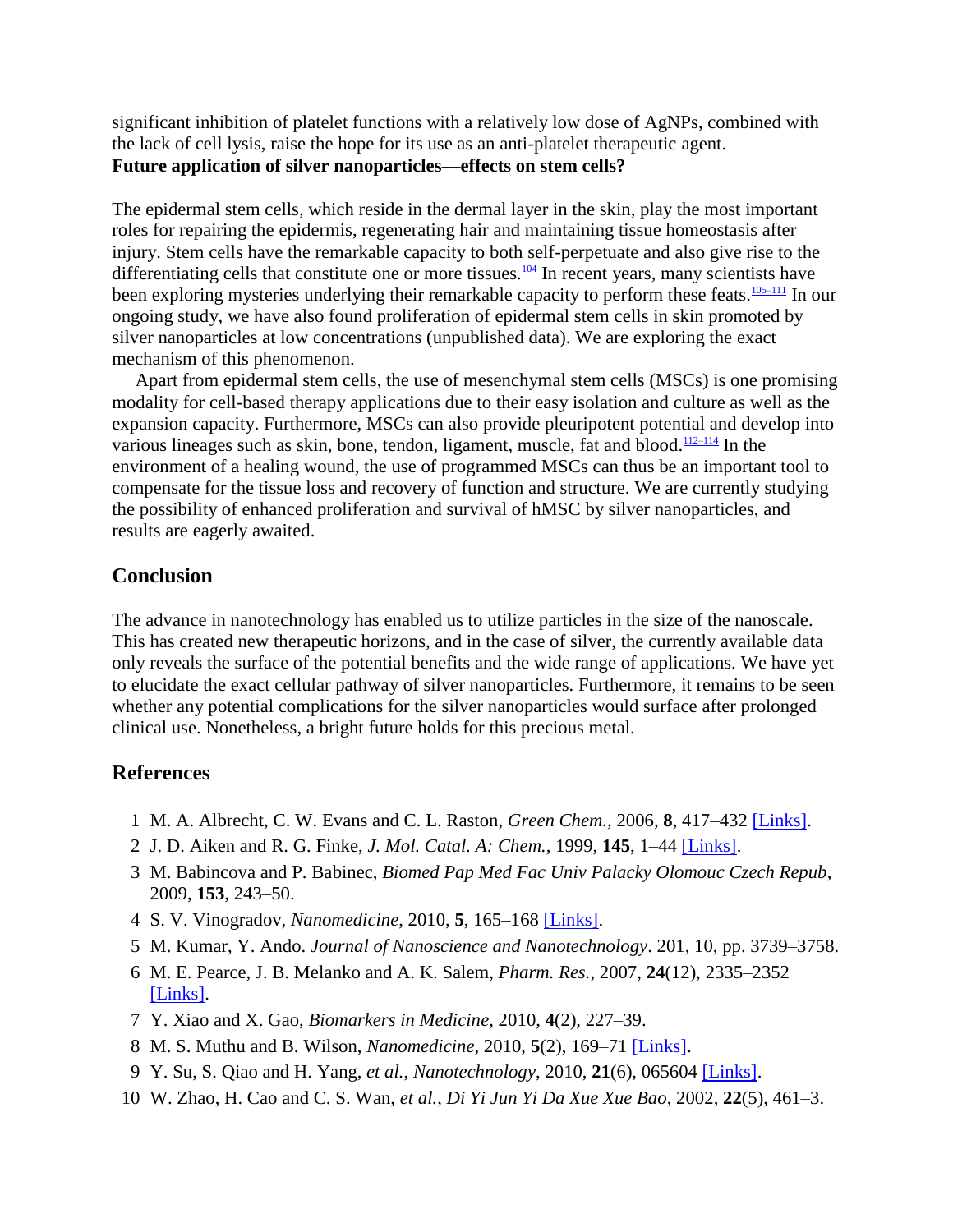- R. Bhattacharya and P. Mukherjee, *Adv. Drug Delivery Rev.*, 2008, **60**, 1289–1306 [\[Links\].](http://www.rsc.org/delivery/_ArticleLinking/citationresolver.cfm?artID=1584582)
- S. M. Hirst, A. S. Karakoti, R. D. Tyler, N. Sriranganathan, S. Seal and C. M. Reilly, *Small*, 2009, **5**, 2848–2856 [\[Links\].](http://www.rsc.org/delivery/_ArticleLinking/citationresolver.cfm?artID=1826419)
- S. Hussain and C. Ferguson, *Emerg. Med. J.*, 2006, **23**, 929–932.
- P. Muangman, S. Muangman, S. Opasanon, K. Keorochana and C. Chuntrasakul, *Journal of The Medical Association of Thailand*, 2009, **92**, 1300–1305.
- F. Uygur, O. Oncül, R. Evinç, H. Diktas, A. Acar and E. Ulkür, *Burns*, 2009, **35**, 270–273 [\[Links\].](http://www.rsc.org/delivery/_ArticleLinking/citationresolver.cfm?artID=1826420)
- D. M. Caruso, K. N. Foster, S. A. Blome-Eberwein, J. A. Twomey, D. N. Herndon and A. Luterman, *Journal of Burn Care & Research*, 2006, **27**, 298–309.
- J. Turkevich, P. C. Stevenson and J. Hillier, *Discuss. Faraday Soc.*, 1951, **11**, 55–75 [\[Links\].](http://xlink.rsc.org/?doi=DF9511100055)
- S. Shrivastava, T. Bera and A. Roy, *Nanotechnology*, 2007, **18**, 225103–225111 [\[Links\].](http://www.rsc.org/delivery/_ArticleLinking/citationresolver.cfm?artID=1826421)
- *Colloidal Silver Products*. National Center for Complimentary and Alternative Medicine, 2006, http://nccam.nih.gov/health/silver/.
- M. C. Fung, M. Weintraub and D. L. Bowen, *JAMA, J. Am. Med. Assoc.*, 1995, **274**, 1196– 7.
- C. N. Lok, C. M. Ho and R. Chen, *JBIC, J. Biol. Inorg. Chem.*, 2007, **12**, 527–534 [\[Links\].](http://www.rsc.org/delivery/_ArticleLinking/citationresolver.cfm?artID=1485127)
- H. J. Yen, S. H. Hsu and C. L. Tsai, *Small*, 2009, **5**, 1553–1561 [\[Links\].](http://www.rsc.org/delivery/_ArticleLinking/citationresolver.cfm?artID=1709540)
- A. Nanda and M. Saravanan, *Nanomed.: Nanotechnol., Biol. Med.*, 2009, **5**, 452–456 [\[Links\].](http://www.rsc.org/delivery/_ArticleLinking/citationresolver.cfm?artID=1826422)
- A. R. Shahverdi, A. Fakhimi and H. R. Shahverdi, *Nanomed.: Nanotechnol., Biol. Med.*, 2007, **3**, 168–171 [\[Links\].](http://www.rsc.org/delivery/_ArticleLinking/citationresolver.cfm?artID=1514880)
- M. Gajbhiye, J. Kesharwani and A. Ingle, *Nanomed.: Nanotechnol., Biol. Med.*, 2009, **5**, 382–386 [\[Links\].](http://www.rsc.org/delivery/_ArticleLinking/citationresolver.cfm?artID=1790988)
- N. George, J. Faoagali and M. Muller, *Burns*, 1997, **23**, 493–495 [\[Links\].](http://www.rsc.org/delivery/_ArticleLinking/citationresolver.cfm?artID=1826423)
- D. J. Leaper, *International Wound Journal*, 2006, **3**, 282–294.
- E. Barreiro, J. S. Casas and M. D. Couce, *Dalton Trans.*, 2007, 3074–3085 [\[Links\].](http://xlink.rsc.org/?doi=b702936e)
- V. Thomas, M. M. Yallapu and B. Sreedhar, *J. Colloid Interface Sci.*, 2007, **315**, 389–395 [\[Links\].](http://www.rsc.org/delivery/_ArticleLinking/citationresolver.cfm?artID=1826424)
- S. M. Modak and C. L. Fox, *Biochem. Pharmacol.*, 1973, **22**, 2391–2404 [\[Links\].](http://www.rsc.org/delivery/_ArticleLinking/citationresolver.cfm?artID=1826425)
- P. D. Bragg and D. J. Rainnie, *Can. J. Microbiol.*, 1974, **20**, 883–889 [\[Links\].](http://www.rsc.org/delivery/_ArticleLinking/citationresolver.cfm?artID=1826426)
- G. Gravante, R. Caruso and R. Sorge, *Ann. Plast. Surg.*, 2009, **63**, 201–205 [\[Links\].](http://www.rsc.org/delivery/_ArticleLinking/citationresolver.cfm?artID=1826427)
- D. R. Monteiro, L. F. Gorup and A. S. Takamiya, *Int. J. Antimicrob. Agents*, 2009, **34**, 103–  [\[Links\].](http://www.rsc.org/delivery/_ArticleLinking/citationresolver.cfm?artID=1826428)
- X. Chen and H. J. Schluesener, *Toxicol. Lett.*, 2008, **176**, 1–12 [\[Links\].](http://www.rsc.org/delivery/_ArticleLinking/citationresolver.cfm?artID=1826429)
- Q. Li, S. Mahendra and D. Y. Lyon, *Water Res.*, 2008, **42**, 4591–4602 [\[Links\].](http://www.rsc.org/delivery/_ArticleLinking/citationresolver.cfm?artID=1615852)
- C. S. Chu, A. T. McManus, B. A. Pruitt and A. D. Mason, *J. Trauma: Inj. Infect. Crit. Care*, 1988, **28**, 1488–1492 [\[Links\].](http://www.rsc.org/delivery/_ArticleLinking/citationresolver.cfm?artID=1826430)
- E. A. Dritch, A. Marin, V. Malakanov and J. A. Albright, *J. Trauma: Inj. Infect. Crit. Care*, 1987, **27**, 301–304.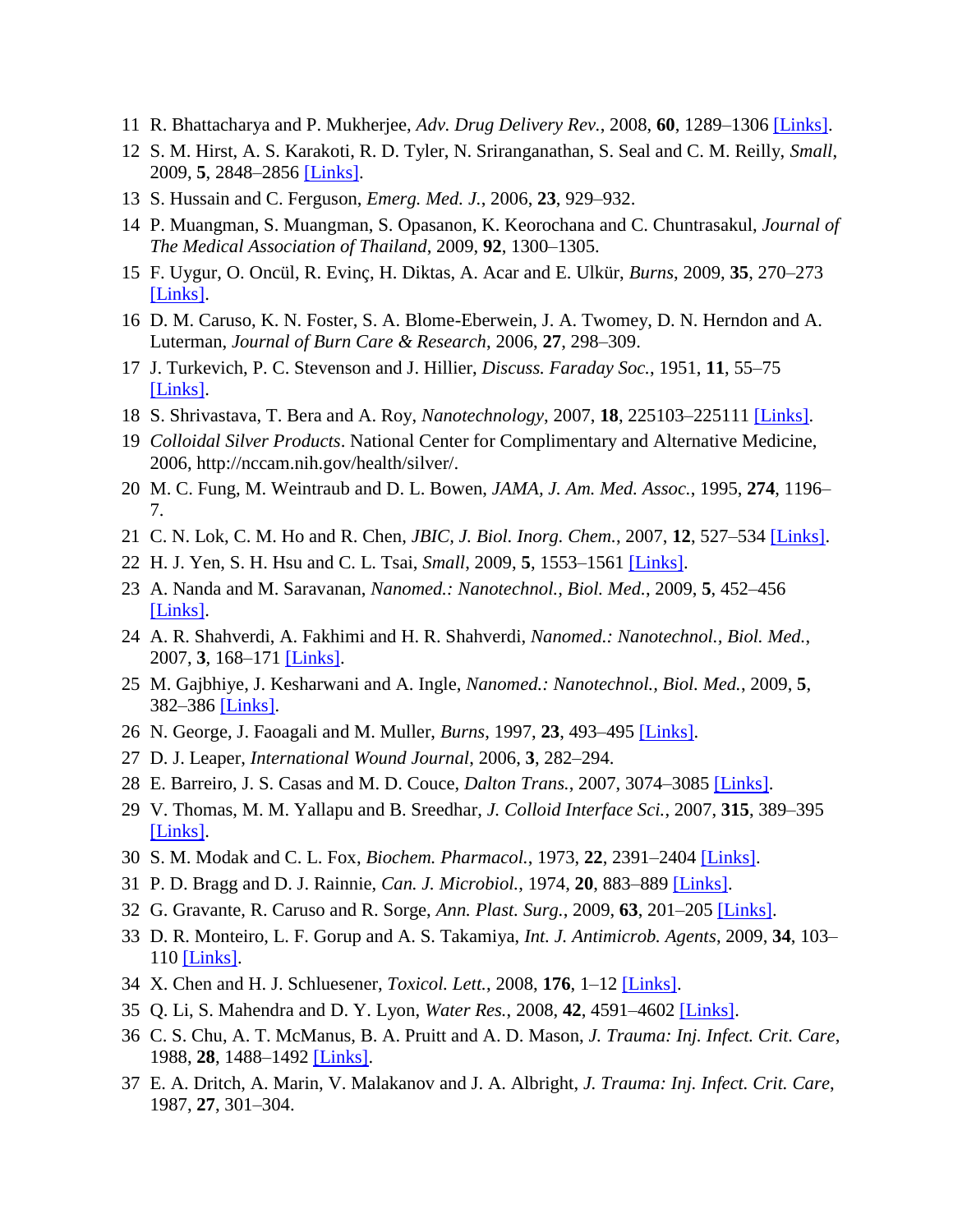- H. W. Margraff and T. H. Covey, *Archives of Surgery*, 1977, **112**, 699–704.
- D. Wyatt, D. N. McGowan and M. P. Najarian, *J. Trauma: Inj. Infect. Crit. Care*, 1990, **30**, 857–865 [\[Links\].](http://www.rsc.org/delivery/_ArticleLinking/citationresolver.cfm?artID=1826432)
- C. L. Fox and S. M. Modak, *Antimicrobial Agents and Chemotherapy*, 1974, **5**, 582–588.
- C. L. Fox, *Archives of Surgery*, 1968, **96**, 184–188.
- V. Edwards-Jones, *Lett. Appl. Microbiol.*, 2009, **49**, 147–152 [\[Links\].](http://www.rsc.org/delivery/_ArticleLinking/citationresolver.cfm?artID=1826433)
- K. Madhumathi, P. T. Sudheesh Kumar, S. Abhilash, V. Sreeja and H. Tamura, *J. Mater. Sci.: Mater. Med.*, 2010, **21**, 807–13 [\[Links\].](http://www.rsc.org/delivery/_ArticleLinking/citationresolver.cfm?artID=1826434)
- M. Rai, A. Yadav and A. Gade, *Biotechnol. Adv.*, 2009, **27**, 76–83 [\[Links\].](http://www.rsc.org/delivery/_ArticleLinking/citationresolver.cfm?artID=1676271)
- C. N. Lok, C. M. Ho, R. Chen, Q. Y. He, W. Y. Yu, H. Sun, P. K. Tam, J. F. Chiu and C. M. Che, *J. Proteome Res.*, 2006, **5**, 916–24 [\[Links\].](http://www.rsc.org/delivery/_ArticleLinking/citationresolver.cfm?artID=1284896)
- Q. L. Feng, J. Wu, G. Q. Chen, F. Z. Cui, T. N. Kim and J. O. Kim, *J. Biomed. Mater. Res.*, 2000, **52**, 662–668 [\[Links\].](http://www.rsc.org/delivery/_ArticleLinking/citationresolver.cfm?artID=1032068)
- S. Y. Liau, D. C. Read, W. J. Pugh, J. R. Furr and A. D. Russell, *Lett. Appl. Microbiol.*, 1997, **25**, 279–283 [\[Links\].](http://www.rsc.org/delivery/_ArticleLinking/citationresolver.cfm?artID=1635753)
- Y. Matsumura, K. Yoshikata, S. I. Kunisaki and T. Tsuchido, *Appl. Environ. Microbiol.*, 2003, **69**, 4278–4281 [\[Links\].](http://www.rsc.org/delivery/_ArticleLinking/citationresolver.cfm?artID=1392809)
- I. Sondi and B. Salopek-Sondi, *J. Colloid Interface Sci.*, 2004, **275**, 177–82 [\[Links\].](http://www.rsc.org/delivery/_ArticleLinking/citationresolver.cfm?artID=1284894)
- J. R. Morones, J. L. Elechiguerra, A. Camacho and J. T. Ramirez, *Nanotechnology*, 2005, , 2346–2353 [\[Links\].](http://www.rsc.org/delivery/_ArticleLinking/citationresolver.cfm?artID=1317377)
- H. Y. Song, K. K. Ko, L. H. Oh and B. T. Lee, *European Cell and Materials journal*, 2006, , 58.
- J. S. Kim, E. Kuk, K. N. Yu and J. H. Kim, *Nanomed.: Nanotechnol., Biol. Med.*, 2007, **3**, 95–101 [\[Links\].](http://www.rsc.org/delivery/_ArticleLinking/citationresolver.cfm?artID=1514878)
- J. Tian, K. K. Wong, C. M. Ho, C. N. Lok, W. Y. Yu, C. M. Che, J. F. Chiu and P. K. Tam, *ChemMedChem*, 2007, **2**, 129–136 [\[Links\].](http://www.rsc.org/delivery/_ArticleLinking/citationresolver.cfm?artID=1826435)
- K. K. Wong, S. O. Cheung, L. M. Huang, J. Niu, C. Tao, C. M. Ho, C. M. Che and P. K. Tam, *ChemMedChem*, 2009, **4**, 1129–1135 [\[Links\].](http://www.rsc.org/delivery/_ArticleLinking/citationresolver.cfm?artID=1826436)
- P. Paquet and G. E. Pierard, *Int. Arch. Allergy Immunol.*, 1996, **109**, 308–317.
- D. F. Fiorentino, A. Zlotnik, P. Vieira, T. R. Mosmann, M. Howard, K. W. Moore and A. O'Garra, *The Journal of Immunology*, 1991, **146**, 3444–3451.
- R. de Waal Malefyt, J. Abrams, B. Bennett, C. G. Figdor and J. E. de Vries, *J. Exp. Med.*, 1991, **174**, 1209–1220 [\[Links\].](http://www.rsc.org/delivery/_ArticleLinking/citationresolver.cfm?artID=1826437)
- M. N. Ajuebor, A. M. Das, L. Virag, C. Szabo and M. Perretti, *Biochem. Biophys. Res. Commun.*, 1999, **255**, 279–282 [\[Links\].](http://www.rsc.org/delivery/_ArticleLinking/citationresolver.cfm?artID=1826438)
- P. L. Nadworny, J. F. Wang and E. E. Tredget, *Nanomed.: Nanotechnol., Biol. Med.*, 2008, , 241–251 [\[Links\].](http://www.rsc.org/delivery/_ArticleLinking/citationresolver.cfm?artID=1826439)
- K. C. Bhol and P. J. Schechter, *Dig. Dis. Sci.*, 2007, **52**, 2732–2742 [\[Links\].](http://www.rsc.org/delivery/_ArticleLinking/citationresolver.cfm?artID=1826440)
- H. J. Klasen, *Burns*, 2000, **26**, 131–138 [\[Links\].](http://www.rsc.org/delivery/_ArticleLinking/citationresolver.cfm?artID=1272855)
- S. Shanmukh, L. Jones, Y. P. Zhao, J. D. Driskell, R. A. Tripp and R. A. Dluhy, *Anal. Bioanal. Chem.*, 2008, **390**, 1551–1555 [\[Links\].](http://www.rsc.org/delivery/_ArticleLinking/citationresolver.cfm?artID=1766028)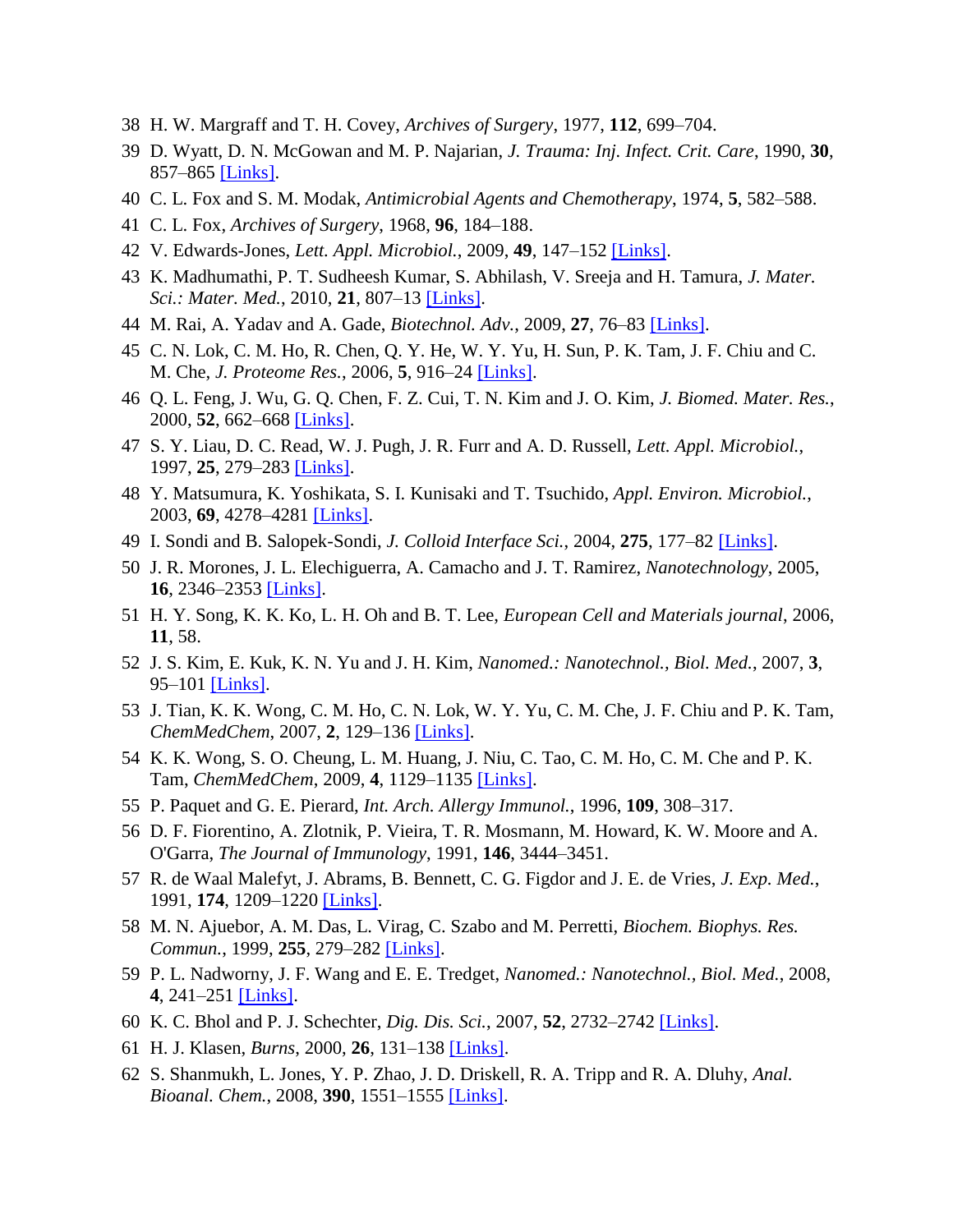- Y. F. Huang, H. T. Chang and W. H. Tan, *Anal. Chem.*, 2008, **80**, 567–572 [\[Links\].](http://www.rsc.org/delivery/_ArticleLinking/citationresolver.cfm?artID=1614907)
- P. Martin, *Science*, 1997, **276**, 75–81 [\[Links\].](http://www.rsc.org/delivery/_ArticleLinking/citationresolver.cfm?artID=1582267)
- J. Fong and F. Wood, *Int. J. Nanomed.*, 2006, **1**, 441–9 [\[Links\].](http://www.rsc.org/delivery/_ArticleLinking/citationresolver.cfm?artID=1826441)
- J. B. Wright, K. Lam and R. E. Burrell, *Am. J. Infect. Control*, 1998, **26**, 572–577 [\[Links\].](http://www.rsc.org/delivery/_ArticleLinking/citationresolver.cfm?artID=1826442)
- H. Q. Yin, R. Langford and R. E. Burrell, *Journal of Burn Care & Rehabilitation*, 1999, **20**, 195–200.
- E. E. Tredget, H. A. Shankowsky, A. Groeneveld and R. Burnell, *Journal of Burn Care & Rehabilitation*, 1998, **19**, 531–537.
- R. G. Sibbald, J. Contreras-Ruiz, P. Coutts, M. Fierheller, A. Rothman and K. Woo, *Advances in Skin & Wound Care*, 2007, **20**, 549–58.
- X. Liu, P. Y. Lee, C. M. Ho, V. C. Lui, Y. Chen, C. M. Che, P. K. Tam and K. K. Wong, *ChemMedChem*, 2010, **5**, 468–75 [\[Links\].](http://www.rsc.org/delivery/_ArticleLinking/citationresolver.cfm?artID=1826443)
- J. B. Wright, K. Lam, A. G. Buret, M. E. Olson and R. E. Burrell, *Wound Repair Regener.*, 2002, **10**, 141–151.
- A. B. Lansdown, *Journal of Wound Care*, 2002, **11**, 125–130.
- I. Raad, *Lancet*, 1998, **351**, 893–8 [\[Links\].](http://www.rsc.org/delivery/_ArticleLinking/citationresolver.cfm?artID=1676256)
- D. Pittet, D. Tarara and R. P. Wenzel, *JAMA, J. Am. Med. Assoc.*, 1994, **271**, 1598–601.
- L. A. Mermel, *Annals of Internal Medicine.*, 2000, **132**, 391–402 [\[Links\].](http://www.rsc.org/delivery/_ArticleLinking/citationresolver.cfm?artID=1646992)
- S. J. George, P. Vuddamalay and M. J. Boscoe, *Eur. J. Anaesthesiol.*, 1997, **14**, 428–431 [\[Links\].](http://www.rsc.org/delivery/_ArticleLinking/citationresolver.cfm?artID=1826444)
- S. Tennenberg, M. Lieser, B. McCurdy, G. Boomer, E. Howington, C. Newman and I. Wolf, *Archives of Surgery*, 1997, **132**, 1348–1351.
- W. H. Sheng, W. J. Ko, J. T. Wang, S. C. Chang, P. R. Hsueh and K. T. Luh, *Diagn. Microbiol. Infect. Dis.*, 2000, **38**, 1–5 [\[Links\].](http://www.rsc.org/delivery/_ArticleLinking/citationresolver.cfm?artID=1826445)
- M. D. Khare, S. S. Bukhari, A. Swann, P. Spiers, I. McLaren and J. Myers, *J. Infect.*, 2007, , 146–50 [\[Links\].](http://www.rsc.org/delivery/_ArticleLinking/citationresolver.cfm?artID=1826446)
- J. B. Ricco, *J. Vasc. Surg.*, 2006, **44**, 339–46 [\[Links\].](http://www.rsc.org/delivery/_ArticleLinking/citationresolver.cfm?artID=1826447)
- K. Galiano, C. Pleifer, K. Engelhardt, G. Brossner, P. Lackner, C. Huck, C. Lass-Flörl and A. Obwegeser, *Neurol. Res.*, 2008, **30**, 285–7.
- A. G. Gristina, *Science*, 1987, **237**, 1588–1595 [\[Links\].](http://www.rsc.org/delivery/_ArticleLinking/citationresolver.cfm?artID=480417)
- V. Alt, T. Bechert, P. Steinrücke, M. Wagener, P. Seidel, E. Dingeldein, E. Domann and R. Schnettler, *Biomaterials*, 2004, **25**, 4383–91 [\[Links\].](http://www.rsc.org/delivery/_ArticleLinking/citationresolver.cfm?artID=1543253)
- K. S. Morley, P. B. Webb, N. V. Tokareva, A. P. Krasnov, V. K. Popov, J. Zhang, C. J. Roberts and S. M. Howdle, *Eur. Polym. J.*, 2007, **43**, 307–314 [\[Links\].](http://www.rsc.org/delivery/_ArticleLinking/citationresolver.cfm?artID=1689530)
- R. O. Darouiche, *N. Engl. J. Med.*, 2004, **350**, 1422–1429 [\[Links\].](http://www.rsc.org/delivery/_ArticleLinking/citationresolver.cfm?artID=1287680)
- M. S. Cohen, J. M. Stern, A. J. Vanni, R. S. Kelley, E. Baumgart, D. Field, J. A. Libertino and I. C. Summerhayes, *Surgical Infections*, 2007, **8**, 397–403.
- Y. H. Hsin, C. F. Chen, S. Huang, T. S. Shih, P. S. Lai and P. J. Chueh, *Toxicol. Lett.*, 2008, , 130–139 [\[Links\].](http://www.rsc.org/delivery/_ArticleLinking/citationresolver.cfm?artID=1826448)
- E. J. Park, J. Yi, Y. Kim, K. Choi and K. Park, *Toxicol. in Vitro*, 2010, **24**(3), 872–878 [\[Links\].](http://www.rsc.org/delivery/_ArticleLinking/citationresolver.cfm?artID=1826449)